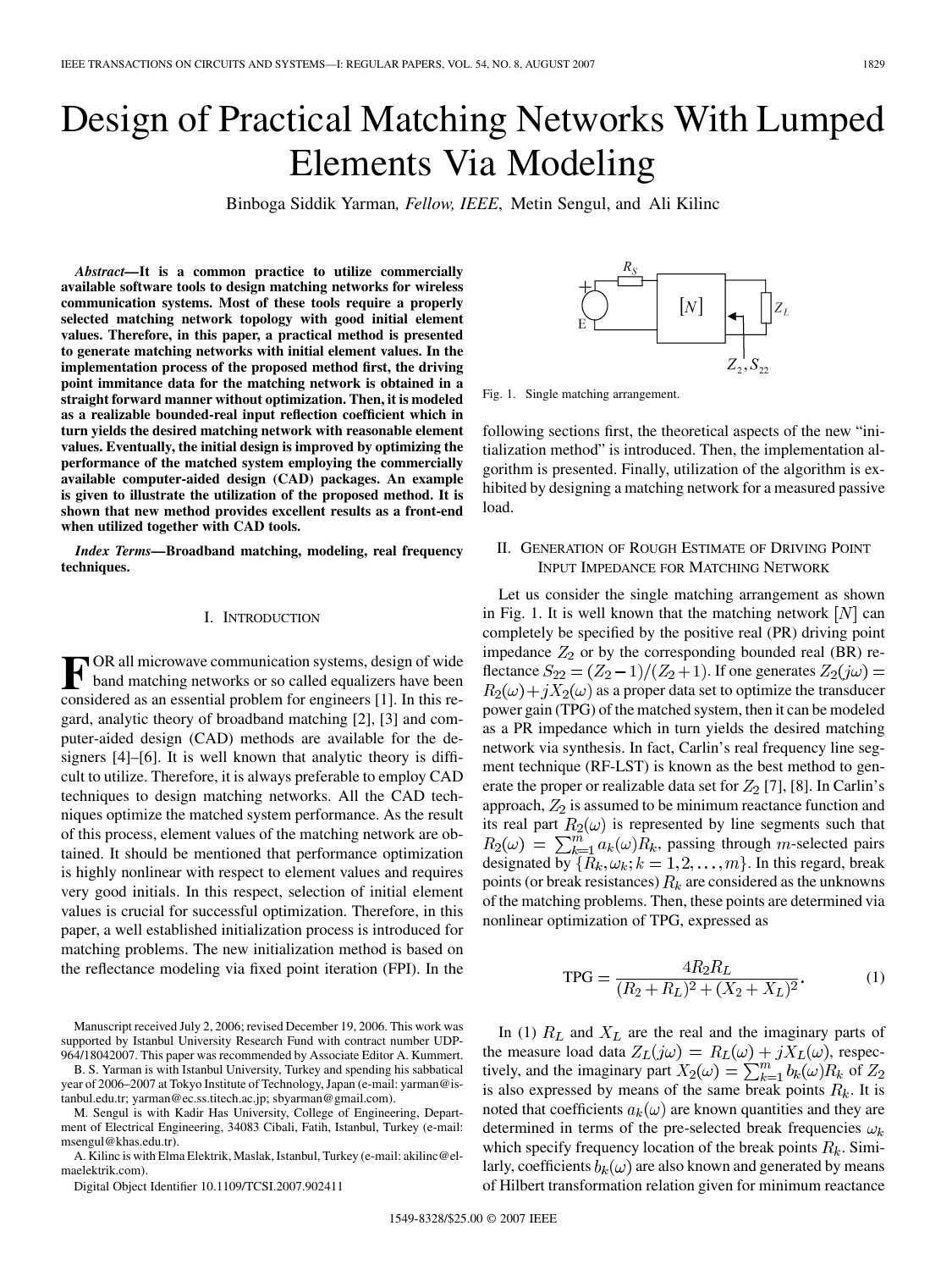functions. In this case, let  $H\{\circ\}$  designates the Hilbert transformation operator, then  $b_k(\omega) = H\{a_k(\omega)\}.$ 

In the new technique proposed in this paper, the RF-LST is simply omitted and data for  $Z_2$  are generated without optimization in a straight forward manner as follows.

For a desired shape of TPG =  $T(\omega)$  which can even be specified as a set of data points, the ratio defined by  $\alpha = R_2/R_L$  can directly be computed under the perfect cancellation condition of the imaginary parts (i.e.,  $X_2 = -X_L$ ). Actually, this assumption is a practical one, which maximizes TPG of the matched system over the band of operation.

On the other hand, it is well known that existence of the load network will lower the ideal flat gain from  $T(\omega) = 1$ , down to a level  $T_{\text{flat}} < 1$  in the pass band. Furthermore, TPG must decrease monotonically out side of the band. In this case, one can always select a reasonable-realizable shape for TPG, such as Butterworth or Chybeshev forms, and then, generates the ratio specified by  $\alpha = R_2/R_L$  under the perfect cancellation condition. Thus, the data set for the driving point impedance  $Z_2$  given by

$$
Z_2(j\omega_i) = R_2(\omega_i) + jX_2(\omega_i) = \alpha(\omega_i)R_L(\omega_i) - jX_L(\omega_i)
$$
 (2)

is computed over the measured frequencies  $\omega_i$  of the load network.

Let us now derive the ratio  $\alpha = R_2/R_L$  when perfect cancellation occurs on the imaginary parts. In this case, TPG is given by

$$
TPG = \frac{4R_2R_L}{(R_2 + R_L)^2}
$$
 (3)

or

$$
\alpha = \frac{R_2}{R_L} = \frac{(2 - \text{TPG}) + 2\mu\sqrt{1 - \text{TPG}}}{\text{TPG}} \tag{4}
$$

where  $\mu = \pm 1$  is a uni-modular constant and lands itself while taking the square-root of  $(1 - TPG)$ . Obviously,  $\alpha$  is derived as a function of the TPG. Hence, for a selected-suitable gain form, the impedance  $Z_2 = R_2 + jX_2$  is approximated as  $(5a)$ 

$$
R_2 = \alpha R_L \tag{5a}
$$

$$
X_2 = -X_L. \tag{5b}
$$

At this point, it is crucial to choose the form for TPG to describe the matched system performance. In this regard, it may be desirable to have an equal ripple gain shape within the passband as desired in many practical problems. Then, the following low-pass-Chebyshev form may be utilized:

$$
TPG = \frac{T_{\text{max}}}{1 + \varepsilon^2 T_n^2(\omega)}\tag{6a}
$$

where  $\varepsilon$  is the ripple factor and  $T_n(\omega)$  is the  $n^{th}$  order Chebyshev polynomial. The degree  $n$  specifies the total number of reactive elements in the equalizer topology. TPG takes its maximum value  $T_{\text{max}}$  at the zeros of the Chebyshev polynomial  $T_n(\omega)$ . It is minimum (TPG =  $T_{\text{min}}$ ) when  $T_n(\omega) = 1$ . Obviously,  $\varepsilon$  is specified by

$$
\varepsilon^2 = \frac{T_{\text{max}} - T_{\text{min}}}{T_{\text{min}}} \tag{6b}
$$



Fig. 2. Selection of the sign of  $\mu$ .

and the average flat gain level is determined as

$$
T_{\text{flat}} = \frac{T_{\text{max}} + T_{\text{min}}}{2}.
$$
 (6c)

Let us point out that beyond simple matching problems, it is almost impossible to determine the ideal value of  $T_{\text{flat}}$  analytically. Selection of the sign of the uni-modular constant  $\mu$  of (4) is important to end up with realizable driving point impedance  $Z_2$ . In this regard, it is appropriate to flip the sign of  $\mu$  along the frequency axis as TPG fluctuates around its mean value  $T_{\text{flat}}$ within the passband. For example, when working with Chebyshev forms of (6), it is known that TPG changes its direction of movement up and down at the roots of the Chebyshev polynomial  $T_n(\omega)$ . Starting with  $\mu = -1$ , the sign of  $\mu$  is flipped as the frequency  $\omega_i$  of  $\alpha(\omega_i)$  moves between the roots of  $T_n(\omega)$  of (6a) as shown by Fig. 2.

Once, the data for the driving point impedance  $Z_2(j\omega)$ is generated, then it is modeled employing the reflectance based method presented in the following section. Finally, the reflectance model is synthesized yielding the desired equalizer topology with initial element values. Eventually, performance of the matched system is optimized utilizing the commercially available CAD packages.

# III. REFLECTANCE BASED DATA MODELLING VIA FIXED-POINT **INTERPOLATION**

In this section, the reflectance data specified by  $S_{22}(j\omega)$  =  $(Z_2-1)/(Z_2+1)$  are considered as the input reflection coefficient of a lossless equalizer  $[N]$  and it is modeled as a rational-bounded real scattering coefficient in Belevitch form as

$$
S_{22}(j\omega) = \frac{h(j\omega)}{g(j\omega)} = S_R(\omega) + jS_X(\omega)
$$
 (7a)

where  $\omega$  represents the normalized angular frequency. In the classical literature however, it is referred as the "real frequency."

On the real frequency axis, let the numerator polynomial be

$$
h(j\omega) = h_R(\omega) + jh_x(\omega)
$$
 (7b)

and the denominator polynomial be

$$
g(j\omega) = g_R(\omega) + jg_x(\omega). \tag{7c}
$$

Then, at selected points  $\omega_i$ , the real part  $S_R(\omega_i)$  and the imaginary part  $S_X(\omega_i)$  are determined by manipulation as follows:

$$
S_R(\omega_i) = \frac{h_R g_R + h_x g_x}{g_R^2 + g_x^2}
$$
 (7d)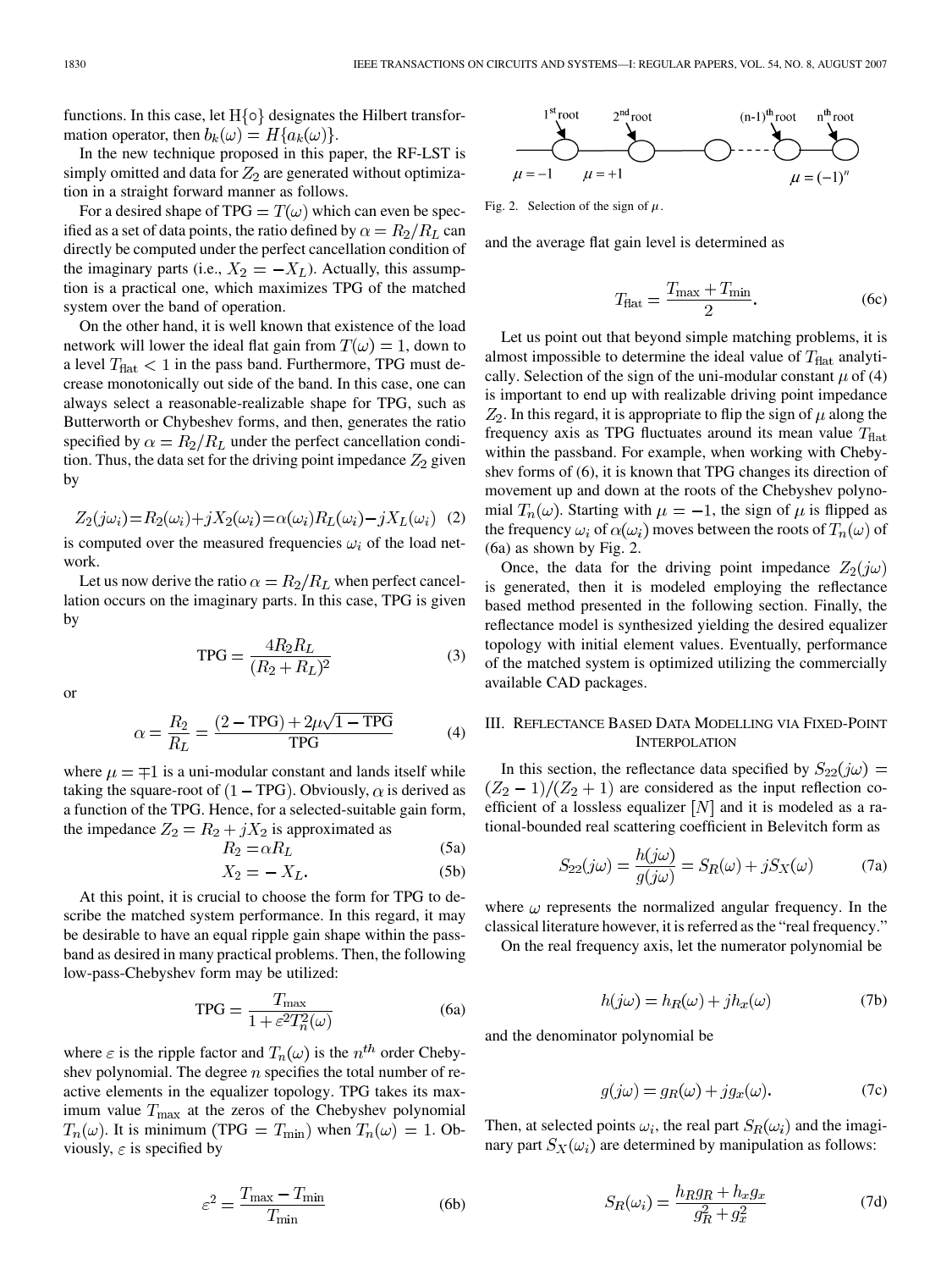and

$$
S_X(\omega_i) = \frac{h_x g_R - h_R g_x}{g_R^2 + g_x^2}.
$$
 (7e)

From (7), one can readily obtain  $h_R$  and  $h_x$  as

$$
h_R = [g_R S_R - g_x S_X] \tag{8a}
$$

and

$$
h_x = -[g_x S_R + g_R S_X].
$$
 (8b)

The above equations indicate that, if the denominator polynomial  $g(j\omega) = g_R(\omega) + ig_X(\omega)$  is known, then the numerator polynomial  $h(j\omega) = h_R(\omega) + jh_X(\omega)$  can readily be obtained. In fact, this way of thinking constitutes the crux of the method in the following manner.

At the first glance, the equalizer topology may be constructed with lumped elements, namely by inductors and capacitors. In this case, the model built for the BR reflection coefficient  $S_{22}$ will be expressed as a function of the classical complex variable  $p = \sigma + j\omega$ . Thus, one can write

$$
h(p) = S_{22}(p) \cdot g(p) \tag{9a}
$$

or employing the concept of interpolation, at a given single frequency  $\omega_i$ , the following equation must be satisfied:

$$
h(j\omega_i) = S_{22}(j\omega_i) \cdot g(j\omega_i). \tag{9b}
$$

Since  $S_{22}(p) = h(p)/g(p)$  belongs to a lossless-reciprocal two-port and is specified by the given data, then rest of the scattering parameters of  $[N]$  are also represented in Belevitch form as

$$
S_{12}(p) = S_{21}(p) = \frac{f(p)}{g(p)}
$$
 and  $S_{11} = -\frac{f}{f_*} \frac{h_*}{g}$  (10a)

satisfying the losslessness condition of

$$
gg_* = hh_* + ff_*
$$
 (10b)

where "\*" designates the complex conjugate (or para conjugate) of the given complex valued quantity. Thus, on the real frequency axis  $|S_{21}|^2$  is given by

$$
|S_{21}|^2 = 1 - \rho^2 = \frac{|f|^2}{|g|^2} = \frac{|f|^2}{g_R^2 + g_x^2}.
$$
 (10c)

It should be noted that the numerator polynomial  $f(p)$  of  $S_{21}(p)$  includes transmission zeros of the matching network to be designed. At the frequencies where  $f(j\omega)$  vanishes, the reflectance data  $|S_{22}(j\omega)|^2$  becomes unity. Hence, the real frequency zeros of  $f(j\omega)$  is dictated by the given reflectance data. Furthermore, some practical considerations shape the polynomial form of  $f(p)$  which in turn specifies the strictly Hurwitz denominator polynomial  $g(p)$  as described in the following paragraph.

For many practical problems, it is customary to work with low-pass *LC* ladders with all transmission zeros located at infinity demanding  $f(p) = 1$ . This means that for a given BR reflection coefficient  $S_{22} = S_R + jS_X$ , one can readily compute the amplitude square of the denominator polynomial  $q$ , by selecting a proper form of  $f$ . Thus,

$$
|g|^2 = g_R^2 + g_x^2 = \frac{|f|^2}{1 - \rho^2}.
$$
 (11)

Hence,  $(11)$  describes a known quantity over the specified frequencies with pre-selected  $f$ . In this case, the Hurwitz polynomial  $q(p)$  can be constructed by means of well established numerical methods [9].

Briefly, data points given by (11) for  $|g(j\omega)|^2$ , describe an even polynomial such that

$$
G(\omega^2) = G_0 + G_1 \omega^2 + \ldots + G_n \omega^{2n} > 0 \quad \forall \omega. \quad (12)
$$

Coefficients  $\{G_0, G_1, G_2, \ldots, G_n\}$  can easily be found by linear or non linear interpolation or curve fitting methods. Then, replacing  $\omega^2$  by  $-p^2$ , one can extract  $g(p)$  from  $G(-p^2) = g(p)g(-p)$  using explicit factorization techniques. At this point, the roots of  $G(-p^2)$  may be computed and then  $g(p)$  is constructed on the left half plane (LHP) roots of  $G(-p^2)$ as a strictly Hurwitz polynomial.

Once  $g(p)$  is generated, then  $g_R = \text{Re}{g(j\omega)}$  and  $g_x =$  $\text{Im} \{g(j\omega)\}\$ are computed which in turn yields the numerical pair of  $\{h_R, h_x\}$  by means of (8). Let  $h(p) = \sum_{k=0}^n h_k p^k$  designate the numerator polynomial of  $S_{22}(p) = h(p)/g(p)$ . In this representation  $\{h_k; k = 0, 1, 2, \ldots, n\}$  are the arbitrary real coefficients, and  $n$  specifies the total number of elements in the matching network.

Thus, data points corresponding to the real and the imaginary parts of  $h(j\omega)$  are given by

$$
h_R(\beta) = \sum_{k=0}^{m} (-1)^k h_{2k} \beta^{2k}
$$
 (13a)

where  $m = n/2$  if n is even.  $m = (n - 1)/2$  if n is odd

$$
h_x(\beta) = \sum_{k=1}^{m} (-1)^{k-1} h_{2k-1} \beta^{2k-1}
$$
 (13b)

where  $m = n/2$  if n is even.  $m = (n + 1)/2$  if n is odd.

Then, one can immediately determine the unknown real coefficients  $\{h_k; k = 0, 1, 2, \dots, n\}$  by means of straight linear interpolation over the selected frequencies.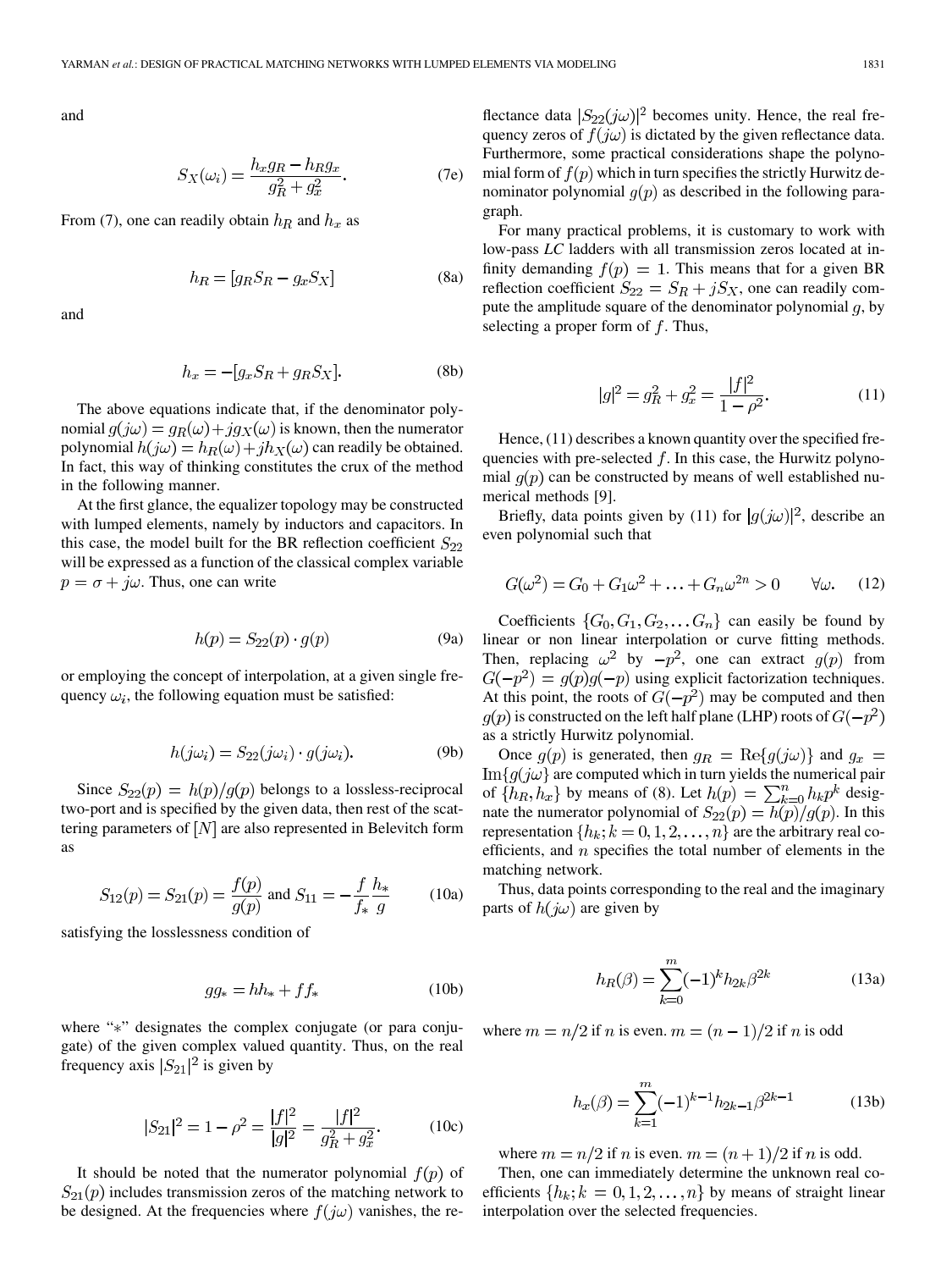At this point it is crucial to point out that polynomials  $q(p)$  and  $h(p)$  must satisfy the losslessness condition of  $g(p)g(-p) = h(p)h(-p) + f(p)f(-p)$  rather than on the frequencies selected for interpolation. Therefore, herewith, an iterative approach which is named as the "interpolation via fixed-point interpolation" is introduced which yields the consistent triple of  $\{h(p), g(p), f(p)\}\$  satisfying the losslessness condition.

## *A. Fixed-Point Interpolation of*

In this section, let us first briefly review the technique, as it is described in classical numerical analysis text books such as [10].

Zeros of a nonlinear function  $G(X) = F(X) - X$  can be determined using the iterative loop described by

$$
X_r = F(X_{r-1}).\tag{14a}
$$

It is straight forward to prove that for any initial guess  $X_0$ , (14a) converges to one of the real root  $X_{root} = \lim_{r \to \infty} F(X_r)$  if and only if  $\left| \frac{dF}{dX} \right| < 1$ ;  $\forall X$ .

For the problem under consideration, in fact, the numerator polynomial  $h(j\omega)$  can be determined point by point by means of an iterative process which may be described employing (9b) over the selected frequencies  $\omega_i$  such that

$$
h_r(j\omega) = S_{22}(j\omega) \cdot g_{r-1}(j\omega). \tag{14b}
$$

In this case, one has to show that the term  $S_{22} \cdot g$  describes a function  $h = F(h)$  for which  $\left| \frac{dF}{dh} \right| < 1$ ;  $\forall h$ .

In the following, first the iterative process of (14b) is described, then its convergence is proven.

After selecting  $f(p)$ , in (14b),  $g_0(p)$  is generated solely in terms of the given data  $S_{22}(j\omega)$  employing the explicit factorization of (12) as described above. Then, the first loop is initiated by computing  $h_1(j\omega_i) = h_R(\omega_i) + jh_x(\omega_i)$  over the chosen set of frequencies  $\{\omega_i; i = 0, 2 \dots n\}$  and using (13), analytic form of  $h_1(p)$  is obtained by means of a linear interpolation algorithm.

Employing the losslessness equation

$$
G_1(-p^2) = g_1(p)g_1(-p) = h_1(p)h_1(-p) + f(p)f(-p)
$$
  
=  $G_{10} - G_{11}s^2 + ... + (-1)^{n_s}p^{2n}$ . (15a)

 $g_1(p)$  is generated on the LHP roots of  $G_1(-p^2)$ . Hence, the second iteration loop starts on the computed  $g_1(j\omega_i)$  which yields  $h_2(j\omega_i)$ . Then,  $g_2$  is constructed yielding  $h_3$  etc. Iterative loops continue until  $||h_r - h_{r-1}|| \leq \delta$ . Here,  $\delta$  is selected as a negligibly small positive number to terminate the iterations.

The above process describes the interpolation of  $h(p)$  via over the selected frequencies. As a matter of fact, the denominator polynomial  $g$  can be described in terms of the numerator polynomial  $h$  by using losslessness condition

$$
g(j\omega) = h(j\omega)\frac{h(-j\omega)}{g(-j\omega)} + f(j\omega)\frac{f(-j\omega)}{g(-j\omega)}
$$
  
=  $h(j\omega)S_{22}(-j\omega) + f(j\omega)S_{21}(-j\omega).$  (15b)

Using (15) in (14) one obtains

$$
h(j\omega) = h(j\omega)\rho^2 + S_{22}(j\omega)f(j\omega)S_{21}(-j\omega)
$$
 (16)

where  $\rho = |S_{22}(j\omega)|$  and it is specified by the given data.

In short, right-hand side of (16) describes a function  $F$  in  $h$ such that  $F(h) = h \cdot \rho^2 + S_{22} \cdot f \cdot S_{21}^*$ 

Therefore,  $h = F(h)$  describes a convergent process provided that  $|dF/dh| < 1$ . In fact,  $S_{21}(j\omega)$  is also specified by means of  $S_{22}(j\omega)$  and pre-selected  $f(j\omega)$ . Then, practically,  $dF/dh = \rho^2 < 1$  over the entire frequencies by bounded realness; except at isolated points where  $\rho$  hits unity. Thus, for the given reflection coefficient data, the polynomial form of  $h(p)$  is readily obtained via of  $h = F(h)$  which in turn results in a realizable driving point reflectance  $S_{22}(p) = h(p)/g(p)$ .

The above results can be collected under the following theorem to generate the reflectance based circuit model.

## *B. Theorem: Modeling via Fixed-Point Interpolation*

Referring to Fig. 1, let  $S_{22}(j\omega_i) = R(\omega_i) + jX(\omega_i)$  be the input reflectance coefficient data of the lossless matching network  $[N]$  specified over the real frequency points  $\omega_i$  such that  $|S_{22}(j\omega)| < 1$  for all frequencies. Let  $\{S_{ij}; i,j = 1,2\}$  be the real normalized bounded real scattering parameters of the lossless matching network  $[N]$  described in Belevitch sense. Once, the polynomial f of  $S_{21} = f/g$  is selected properly, then, the iterative process  $h_r = F(h_{r-1})$  described by (14b) is always convergent and yields the numerator polynomial h of  $S_{22} = h/g$ satisfying the losslessness condition of  $gg_* = hh_* + ff_*$ .

Obviously, proof of this theorem follows as in above.

Depending on the modeling problem under consideration, numerical implementation of the method may require some care. Therefore, in the following section some practical issues are covered.

#### IV. NUMERICAL ASPECTS

In order to end up with a successful equalizer design, the fit between the generated reflectance data and the model must be as good as possible. In this regard, it has been experienced that the following numerical implementation which is called the "Foster Approach" improves the quality of data fitting [9].

For the sake of completeness of the paper herewith, the Foster Approach is summarized.

#### *A. Foster Approach to Model the Given Data*

In this approach,  $Z_2 = R_2 + jX_2 = \alpha R_L - jX_L$  is decomposed into its minimum  $Z_M = R_M + jX_M = R_2 + jX_M$  and Foster parts as in [9]. Thus, it is expressed as  $Z_2 = Z_M + Z_F$ . In this representation,  $Z_M$  is a minimum reactance function and its imaginary part is computed using the Hilbert transformation relation such that

$$
X_M(\omega) = H\left\{R_2(\omega)\right\} = \frac{2\omega}{\pi} \int_0^\infty \frac{R_2(y)}{y^2 - \omega^2} dy. \tag{17}
$$

This integral can easily be computed numerically since  $R_2(\omega)$  rolls off within couple of octaves outside the band of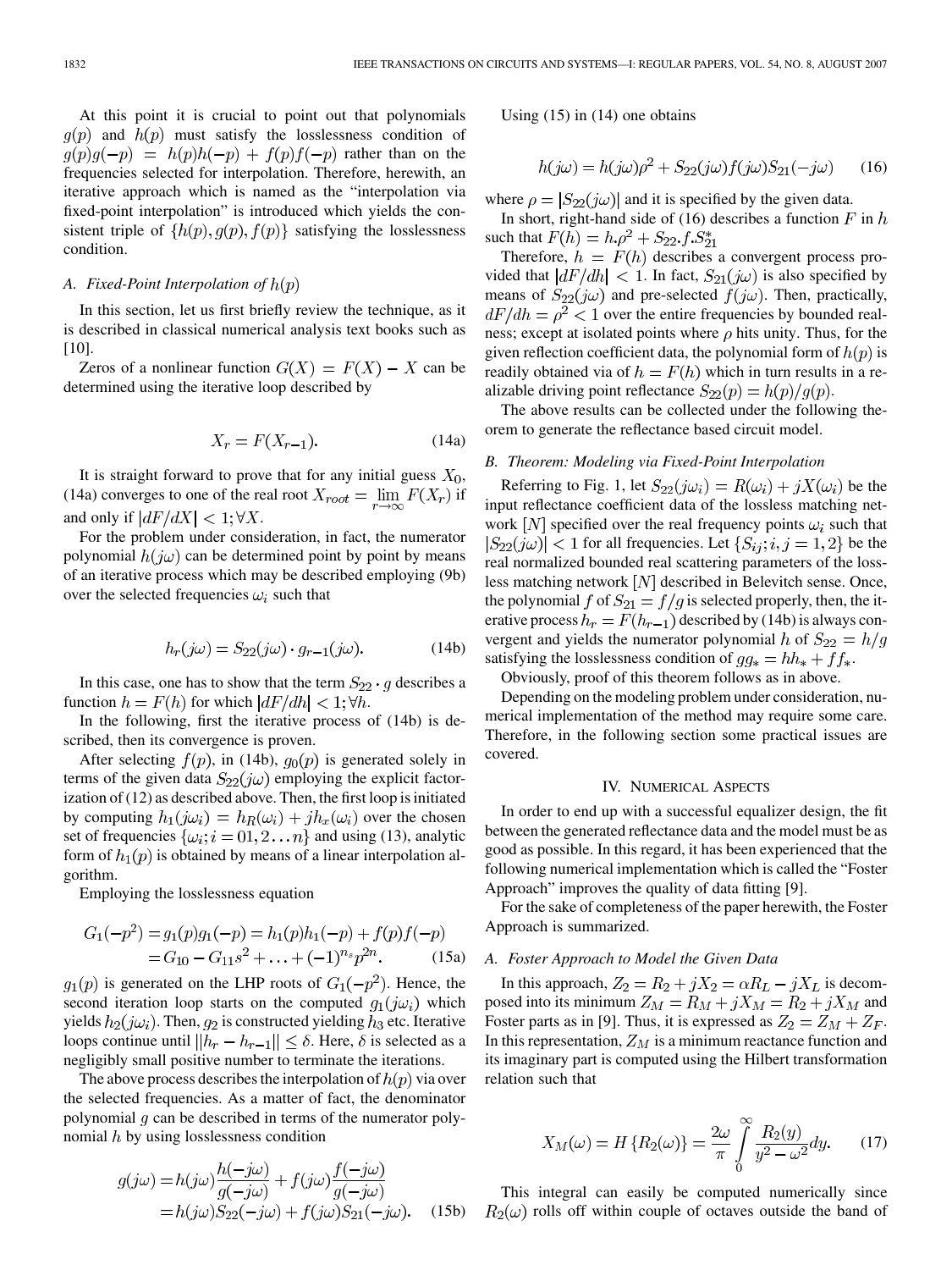operation depending on the shape of TPG. In practice, one octave beyond the upper edge of the pass band is even sufficient to assume  $R_2(\omega) \approx 0$ .

In this case,  $S_M = (Z_M - 1)/(Z_M + 1)$  is modeled using the method. The Foster part  $Z_F$  is specified point by point over the real frequencies such that  $Z_F(j\omega) = jX_F(\omega)$  with  $X_F(\omega) =$  $-(X_L+X_M)$  and it is modeled employing the Foster form given by

$$
X_F(\omega) = k_{\infty}\omega - \frac{k_0}{\omega} + \sum_{p=1}^{N_p} \frac{k_p \omega}{\omega_p^2 - \omega^2}.
$$
 (18)

In (18), residues  $k_{\infty}$ ,  $k_0$ , and  $k_p$  are determined via linear interpolation or curve fitting techniques provided that the poles  $\omega_p$  are fixed properly in advance outside the passband [9]. In many daily life problems however, it is sufficient to employ only the first term or the second term of  $X_F$ . Rarely, the first two terms or some times one or two finite poles may be required in the foster part to improve fitting quality.

#### *B. Selection of the Transmission Zeros*

One of the crucial issues of the design process is the selection of the transmission zeros of the equalizer which are included in the numerator polynomial  $f(p)$  of the transfer scattering parameter  $S_{21}(p) = f(p)/g(p)$ . When working with lumped elements, it is well known by classical theory that  $f(p)$  has the following general form [10]:

$$
f(p) = p^{k_1} \prod_{j=1}^{k_2} (p^2 + \omega_{zj}^2) \prod_{i=1}^{k_3} (p - \sigma_i)
$$
  
 
$$
\times \prod_{l=1}^{k_4} [(p + \sigma_l)^2 + \omega_{zl}^2] [(p - \sigma_l)^2 + \omega_{zl}^2] \quad (\sigma_i, \sigma_l) > 0 \quad (19)
$$

such that  $k_1 + 2k_2 + k_3 + 4k_4 \leq n$  where *n* is the degree of the denominator polynomial  $g(p) = g_0 + g_1 p + g_2 p^2 + \ldots + g_n p^n$ and specifies the total number of elements in the equalizer to be designed.

General form given by (19) is almost impossible to be manufactured physically. Therefore, in many matching problems  $k_1 = k_2 = k_3 = k_4 = 0$  is selected when appropriate. In other words, designers prefer to employ the simplest form of  $f(p) = 1$ . Depending on the matching problem, rarely the bandpass forms  $f(p) = p^{k_1}$  may be utilized.

On the other hand, if  $1 - |\rho|^2$  hits the real frequency axis at some points  $\omega_{zj}$  then in (19),  $k_2$  will be the count of these hits and the real frequency zeros are easily placed in  $f(p)$  as the multiplicative terms of  $(p^2 + \omega_{zi}^2)$ .

### *C. Normalizations*

In the course of design process, numerical stability is maintained by means of frequency and impedance normalizations. In other words, all the computations must be carried out in the normalized domain. Eventually, de-normalization is performed on the final element values of the matching network. In this regard, it may be appropriate to normalize the frequencies at the upper edge of the frequency band. For the impedance normalization, standard  $R_0 = 50$  ohm termination may be utilized.

## *D. Selected Forms of TPG*

It has been experienced that utilization of monotone roll-off Chebyshev transfer functions are useful to generate matching networks with initial element values. For low-pass proto-types, TPG is given by

$$
TPG = \frac{T_{\text{max}}}{1 + \varepsilon^2 \left[ \cos(n \cos^{-1}(\omega)) \right]^2}.
$$
 (20)

The above form results in an equal ripple monotone-roll-off transfer function over the frequency band  $-1 \le B(\omega) \le +1$ .

For bandpass problems described by  $\omega_1 \leq B(\omega) \leq \omega_2$ , first, the frequency band dictated by (20) must be normalized to yield the desired band width over  $-\omega_c \leq B(\omega) \leq +\omega_c$  such that  $\omega_c = B/2 = (\omega_2 - \omega_1)/2$  and then it is shifted by an amount of  $(B/2) + \omega_1$  to obtain the required shape of the TPG in the frequency interval specified by  $\omega_1 \leq B(\omega) \leq \omega_2$ . This process replaces the frequency  $\omega$  of (20) by

$$
\omega \Rightarrow \left[ \omega - \left( \frac{B}{2} + \omega_1 \right) \right] / \omega_c. \tag{21}
$$

#### *E. Equalizer Design Based on Driving Point Admittance*

So far, the lossless matching network to be designed has been described in terms of its PR driving point impedance  $Z_2$  =  $R_2 + jX_2$  or equivalently by the corresponding BR reflection coefficient  $S_{22} = (Z_2 - 1)/(Z_2 + 1)$ . Certainly, the above description can as well be made by means of PR admittance function  $Y_2 = 1/Z_2 = G_2 + jB_2$  which in turn results in  $S_{22} = (1 - jB_2)$  $Y_2)/(1+Y_2)$ . In this case, TPG given by (1) expressed in terms of admittances as TPG =  $4G_2G_L/((G_2+G_L)^2+(B_2+B_L)^2);$ where load  $Y_L(j\omega_i) = G_L(\omega_i) + jB_L(\omega_i)$  is the load admittance. Similarly, (4) becomes  $\alpha = G_2/G_L$ . Then, rest of the notation is preserved through out the modelling process described in this paper.

Eventually, the lossless equalizer is built by synthesizing either the driving point admittance or the impedance function which ever is preferred.

For the sake of clear understanding, let us now summarize the details of the proposed design procedure in the following algorithm.

## V. ALGORITHM: CONSTRUCTION OF LOSSLESS MATCHING NETWORKS WITHOUT OPTIMIZATION

This algorithm outlines the procedure to construct lossless equalizers for single matching problems without optimization.

#### **Inputs**:

- Measured load data in the form of impedance or admittance:  $\{R_L(\omega_i), X_L(\omega_i); i = 1, 2, ..., N\}$  where N designates the total sample points.
- Desired form of the TPG TPG  $T(\omega)$  over the entire frequency band: It should be noted that this form can be input either in closed form as in (6) or as sample points. In this manner, monotone-roll off Chebyshev forms is recommended as in Section IV-E.
- Realizable gain levels  $T_{\text{max}}$  and  $T_{\text{min}}$  over the pass band: In this regard,  $T_{\text{max}}$  and  $T_{\text{min}}$  are selected with practical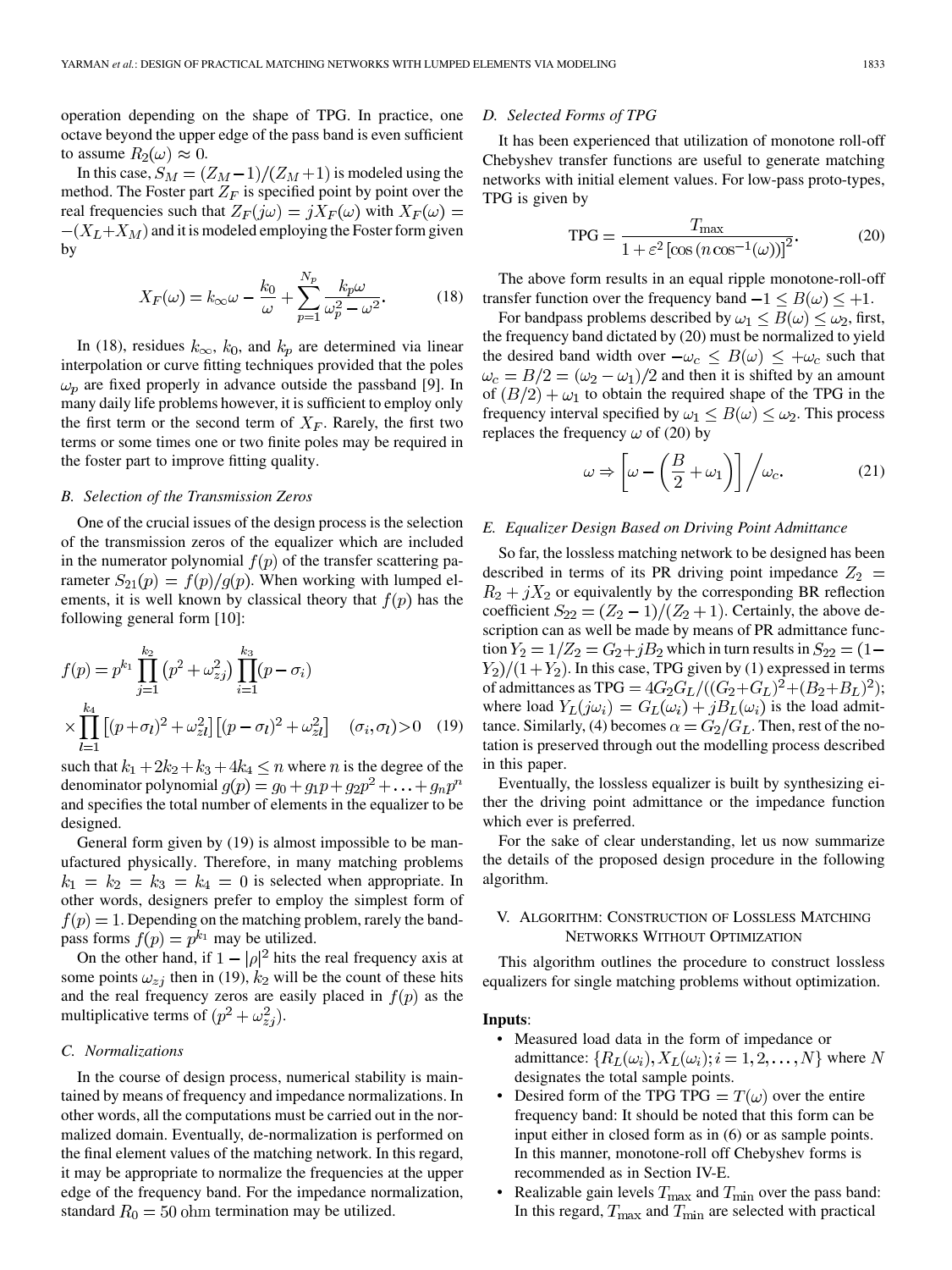considerations. For example, a low-pass matching network which is free of ideal transformer, demands  $T_{\text{max}} = 1$ . On the other hand,  $T_{\text{min}}$  may be selected as the allowable minimum gain level in the passband.

- Lower ( $f_{LE}$  or  $f_1$ ) and the upper ( $f_{UE}$  or  $f_2$ ) edges of the passband.
- Normalization frequency  $f_{\text{Norm}}$  (or  $f_c$ ), Impedance Normalization Number  $R_0$  in ohms.
- $n:$  Desired number of elements in the equalizer.
- Selected form of the numerator polynomial  $f(p)$  of the transfer scattering parameter  $S_{21}$  (see Section IV-B).
- $\delta$ : Stopping criteria selected to terminate the fixed-point interpolations. Note that if the computations are run on PC,  $\delta$  is usually selected as  $10^{-5} < \delta < 10^{-3}$ .

## **Outputs**:

- Analytic form of the input reflection coefficient of the lossless equalizer given in Belevitch form of  $S_{22}(p) = h(p)/g(p) = (h_0 + h_1p + \ldots + h_np^n)/(g_0 +$  $g_1p + \ldots + g_np^n$ ). It is noted that this algorithm determines the coefficients  $\{h_0, h_1, \ldots, h_n\}$  and  $\{g_0, g_1, \ldots, g_n\}$ , which in turn optimizes the matched system performance.
- Circuit topology of the lossless equalizer with element values: The circuit topology with element values is obtained as the result of the synthesis of  $S_{22}(p)$  in series with the foster section. Synthesis is carried out in Darlington sense. That is,  $S_{22}(p)$  is synthesized as a lossless two-port which is the desired equalizer.

### **Computational Steps**:

Step 1:

(a) Normalize the measured frequencies with respect to  $f_{\text{Norm}}$  and set all the normalized angular frequencies

$$
\omega_i = f_{i_{\text{(measured)}}}/f_{\text{Norm}}
$$

- (b) Normalize the measured load impedance with respect to normalization number
- $R_0$  and  $R_L = R_{Lmeasured}/R_0;$  $X_L = X_{Lmeasured}/R_0$  over the entire frequency band. It should be noted that if the load is specified as the measured admittance data then, the normalization resistance  $R_0$  multiplies the measured real and the imaginary parts of the admittance data (i.e.,  $G_L = G_{Lmeasured} * R_0;$  $B_L = B_{Lmeasured} * R_0$ .
- Step 2: Employing  $T_{\text{max}}$  and  $T_{\text{min}}$ , compute the ripple factor  $\varepsilon^2 = (T_{\text{max}} - T_{\text{min}})/T_{\text{min}}$  as in (6b).
- Step 3: Compute the real roots of the Chebyshev polynomial in ascending order  $-\omega_{Rn} < \ldots < -\omega_{R1} < \ldots <$  $f(\omega_{R1} < \ldots < f(\omega_{Rn})$  for the given degree *n*.
- Step 4: Using the positive roots, constitute frequency intervals  $I_k$  such that

$$
I_1 = \{\omega_1 \leq \omega \langle \omega_{R1} \rangle, I_2 = \{\omega_{R1} \leq \omega \langle \omega_{R2} \rangle
$$
  

$$
I_3 = \{\omega_{R2} \leq \omega \langle \omega_{R3} \rangle, \dots, I_{n+1} = \{\omega_{Rn} \leq \omega \leq \omega_2.\}.
$$

- Step 5: Compute  $\alpha(\omega_i)$  using (4) over the frequencies for which the load data is measured. In the course of computations set  $\mu = (-1)^i$  when  $\omega \in I_i$ .
- Step 6: Compute the real part  $\{R_2(\omega_i) = \alpha(\omega_i)R_L(\omega); i =$  $1, 2, \ldots, N$  point by point and using line segment approach, extrapolate it beyond the measured frequencies. At this step, it may be suitable to fix  $R_2 = 1$  at DC (i.e.,  $\omega = 0$ ) and  $R_2 = 0$  for  $\omega > 1.5 \omega_{UE}$  for low-pass designs (i.e., when  $f(p) = 1$ ).
- Step 7: Generate the minimum reactance function  $X_M(\omega_i)$ point by point using (17) and compute the Foster data  $X_F = -X_L - X_M$  over the measured frequencies  $\omega_i$ .
- Step 8: Generate the reflection coefficient  $S_M =$  $((R_2+jX_M)-1)/((R_2+jX_M)+1)=S_R+jS_X$ over the measured frequencies.
- Step 9: Employing the method, model the reflection coefficient as  $S_M = (h_0 + h_1 p + \dots +$  $(h_n p^n)/(g_0 + g_1 p + \ldots + g_n p^n)$ . Note that the process described by  $(7)-(16)$  stops when  $||h_r - h_{r-1}|| \leq \delta.$
- Step 10: Using the Foster approach, model the generated data given for  $X_F$  as in (18). It should be remarked that in practice, the Foster part must be as simple as possible. The simplest situation is no Foster part. However, a simple Foster topology may be described with a single inductor and perhaps in series with a capacitor or it may be just a single series capacitor. On the other hand, step 7 and this step can simply be omitted if one directly generates and models the reflectance data given by  $S_{22} = ((R_2 - jX_L) - 1)/((R_2 - jX_L) + 1)$  as in step 8.
- Step 11: Synthesize the modeled reflectance as a lossless two-port terminated in  $R_0$ . In this step, decomposition technique of Fettweis [11], zero shifting method or simple continuous fraction expansion can be used to end up with equalizer topology with normalized-initial element values. Then, actual element values are obtained by de-normalization. In this case, actual element values are given by

Actual Capacitor

= (Normalized Capacitor/ $2\pi f_{\text{Norm}}$ )/ $R_0$ 

Actual Inductor

 $=$  (Normalized Inductor/2 $\pi f_{\text{Norm}}$ ) $R_0$ 

Actual Line Impedance

 $=$  (Normalized Line Impedance) $R_0$ .

Eventually, the above algorithm can be integrated with a commercially available CAD package to further improve the performance of the matched system via optimization [4]–[6].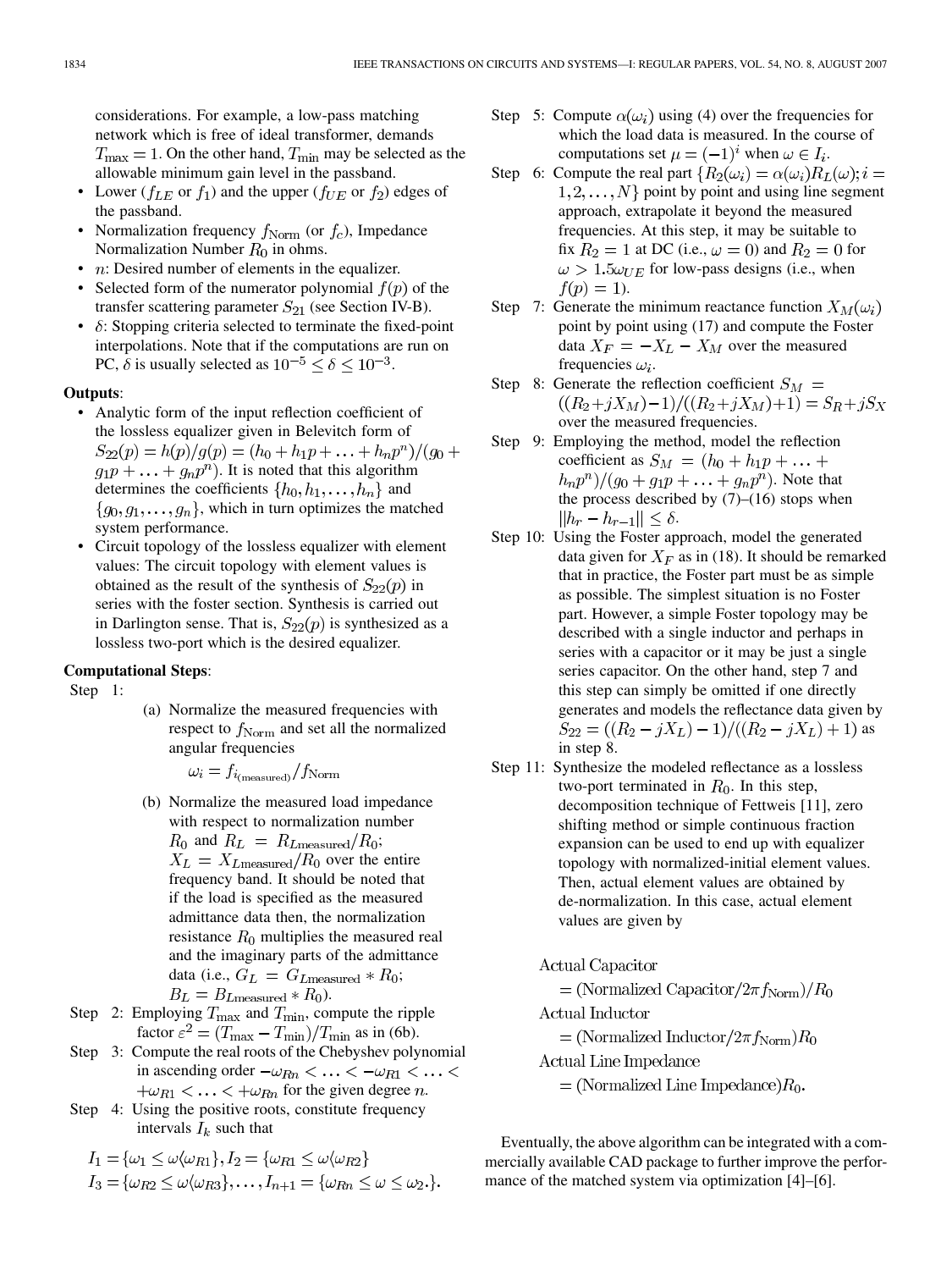#### VI. COMMENTS ON THE NONLINEARITY OF TPG FUNCTION

In order to appreciate the usage of the newly proposed FPI technique presented above, let us comment on the nature of the matching problem as far as its nonlinear behavior is concerned.

Assume that we try to solve the matching problem using the well commercialized CAD procedures where the designer first selects the circuit topology and then, determines its element values to optimize the TPG of the matched structure. In this regard, consider a simple case where we start with a low-pass *LC* ladder which consists of *n*-sections. Let us designate the elements values of this ladder by  $X_i$ . In other words,  $X_i$  either designates a series inductance  $L_i$  or a shunt capacitor  $C_i$ . Let us now derive the driving point impedance  $Z_2(p)$  in terms of the elements values  $X_i$  when the source end is terminated in unit resistance.

Thus,  $Z_2(p) = N(p)/D(p)$  is given by

$$
Z_2(p) = X_1 p + \frac{1}{X_2 p + \frac{1}{X_3 p + \frac{1}{\dots + \frac{1}{X_n p + 1}}}}
$$

For example if  $n = 1$ ,  $Z_2(p) = X_1p + 1$ . For  $n = 2$ ,  $Z_2(p) =$  $(X_1X_2p^2 + X_2p + 1)/(X_1p + 1)$ ; or  $n = 5$  yields

$$
Z_2(p) = \frac{N^{(5)}(p)}{D^{(4)}(p)} = \frac{a_5p^5 + a_4p^4 + a_3p^3 + a_2p^2 + a_1p + 1}{b_4p^4 + b_3p^3 + b_2p^2 + b_1p + 1}
$$

where

$$
a_5 = X_1 X_2 X_3 X_4 X_5
$$
  
\n
$$
a_4 = X_2 X_3 X_4 X_5
$$
  
\n
$$
a_3 = X_1 X_4 X_5 + X_2 X_4 X_5 + X_1 X_2 X_5
$$
  
\n
$$
a_2 = X_2 X_5 + X_4 X_5
$$
  
\n
$$
a_1 = X_1 + X_2 + X_3
$$
  
\n
$$
b_4 = X_1 X_2 X_3 X_4
$$
  
\n
$$
b_3 = X_1 X_4 + X_2 X_4 + X_1 X_2
$$
  
\n
$$
b_2 = X_1 X_4 + X_2 X_4 + X_1 X_2
$$
  
\n
$$
b_1 = X_2 + X_4.
$$

As far as the measure of the nonlinearity is concerned, the polynomial  $N^{(1)}(p) = X_1 p + 1$  is said to be linear in variable  $X_1$ , the polynomial  $N^{(2)}(p) = X_1 X_2 p^2 + X_2 p + 1$  is quadratic in  $X_1$  and  $X_2$ . Similarly, polynomials  $N^{(5)}(p)$  and  $D^{(4)}(p)$  have degree of nonlinearity  $d_{\text{non}} = 5$  and  $d_{\text{non}} = 4$  in variables  $X_i$ ;  $(i = 1,2,3,4,5)$  respectively.

Obviously, nonlinearities double when we work with the norms of the above polynomials.

For example, the even polynomial

$$
\hat{N}^{(10)}(\omega^2) = N^{(5)}(j\omega)N^{(5)}(-j\omega) \n= \hat{a}_5\omega^{10} + \hat{a}_4\omega^8 + \hat{a}_3\omega^6 + \hat{a}_2\omega^4 + \hat{a}_1\omega^2 + 1
$$

has degree of nonlinearity  $d_{\text{non}} = 10$  in variables  $X_i$  since its leading coefficient is specified by  $\hat{a}_5 = -(X_1 X_2 X_3 X_4 X_5)^2$ doubling the nonlinearity.

In short, we say that for an *n-element* ladder network, degree of nonlinearity of the norm function  $\hat{N}(\omega^2)$  is  $d_{\text{non}} = 2n$  in element values  $X_i$ . Now, let us consider the scattering parameters  $S_{22}(p)$  and  $S_{21}(p)$  of the *LC* ladder under consideration.

By proper normalization,  $S_{22}(p)$  is given by

$$
S_{22}(p) = \frac{Z_2(p) - 1}{Z_2(p) + 1} = \frac{N(p) - D(p)}{N(p) + D(p)} = \frac{h(p)}{g(p)}
$$

where  $h(p) = N(p) - D(p) = h_0 + h_1 p + \ldots + h_n p^n$  and  $g(p) = N(p) + D(p).$ 

The transfer scattering parameter  $S_{21}(p)$  is specified as  $S_{21}(p) = 1/g(p)$ . It should be noted that losslessness condition requires  $g(p)g(-p) = h(p)h(-p) + 1$ .

Now, let us consider the simplest hypothetical matching problem where the source and the load networks are purely resistive.1 In this case, the TPG is given by

$$
T(\omega) = |S_{21}(j\omega)|^2 = \frac{1}{g(j\omega)g(-j\omega)} = \frac{1}{h(j\omega)h(-j\omega) + 1}
$$

or equivalently the denominator polynomial

$$
P(\omega^2) = \frac{1}{T(\omega)} = g(j\omega)g(-j\omega)
$$

$$
= h(j\omega)h(-j\omega) + 1.
$$

As explained above,  $P(\omega^2)$  has the nonlinearity degree of  $d_{\text{non}} = 2n$  in terms of the element values  $X_i$  since the nonlinearity is specified by the norm function

$$
g(j\omega)g(-j\omega) = [D(j\omega) - N(j\omega)][D(-j\omega) - N(-j\omega)].
$$

On the other hand, nonlinearity is always quadratic in terms of the real coefficients  $\{h_0, h_1, \ldots, h_n\}$  of the polynomial  $h(p)$ no matter what the total number of circuit elements are.

For the matching problem under consideration, maximization of the gain function is equivalent to minimization of the polynomial  $P(\omega^2)$  in terms of the selected unknowns over the specified bandwidth. In the theory of optimization, it is well known that, if the degree of the nonlinearity of the objective function, which is subject to minimization, goes beyond 2 (in this case  $P(\omega^2)$ ) then, one may easily be trapped in local minima and perhaps ultimate convergence becomes impossible.

Therefore, the designer, who starts the matching problem with the selection of appropriate circuit topology, must have excellent initial element values to end up with a successful optimization.

On the other hand, if the designer initiates the matching network design on the real coefficients of the polynomial  $h(p)$ , for sure, the optimization is quadratic and the convergence is guaranteed. This is the situation for the hypothetical problem stated above.

If the load network is complex then, optimization becomes even harder on the element values. However, the newly proposed FPI method is always convergent as proven above and results in optimum matching network topology with element values.

It should be noted that for narrow bandwidth problems, effect of the high degree nonlinearities beyond 2 may be neglected for

<sup>&</sup>lt;sup>1</sup>This is actually the well-established filter design problem. We can always understand matching problem as a special filter design problem where resistive terminations are degenerated gradually to converge to the given complex source and the load impedances [1].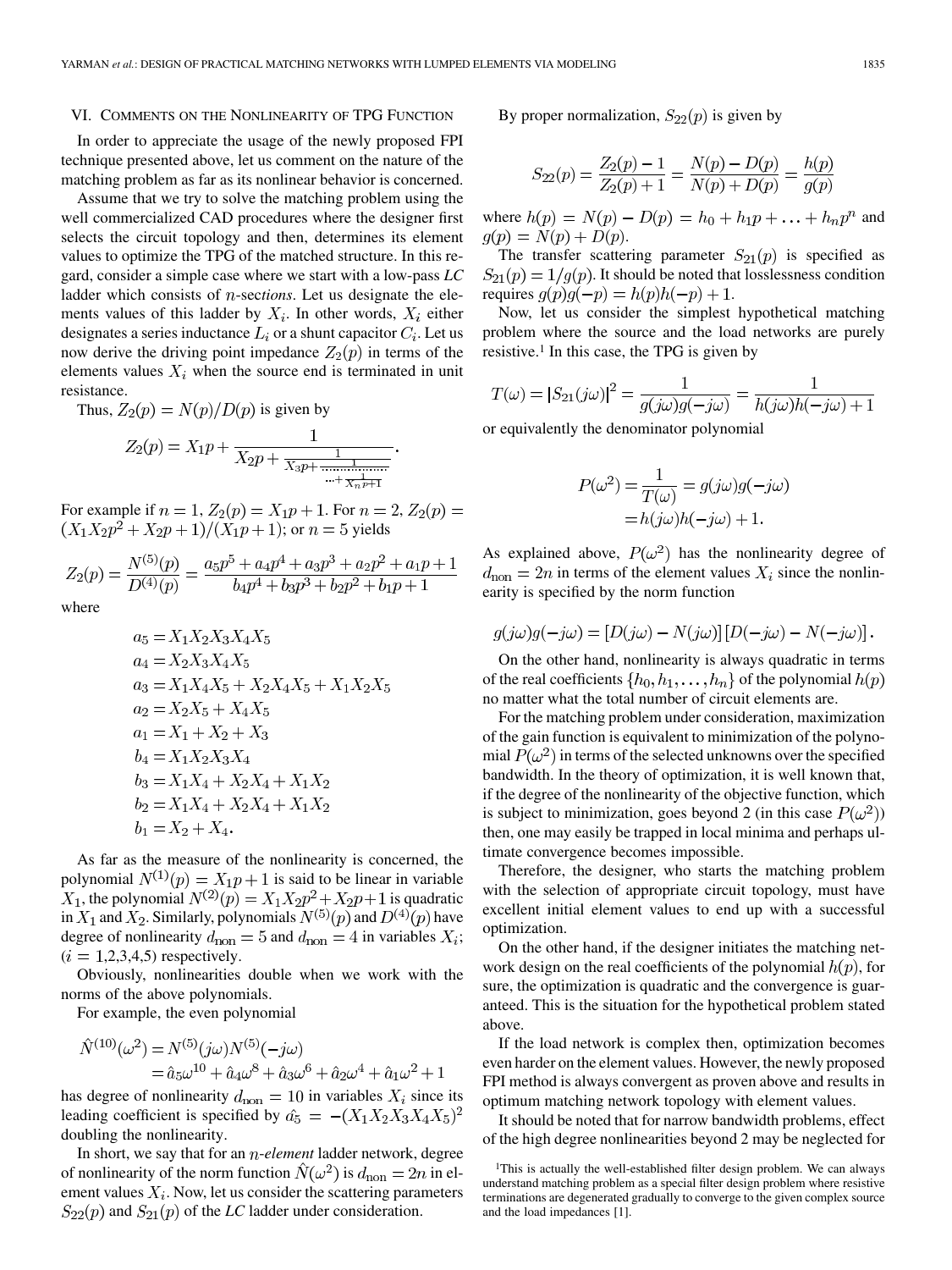TABLE I GIVEN NORMALIZED IMPEDANCE DATA

| $\omega$ | $R_L$ | $X_L$   |
|----------|-------|---------|
| 0.0      | 1.00  | 0.00    |
| 0.1      | 0.86  | $-0.34$ |
| 0.2      | 0.60  | $-0.49$ |
| 0.3      | 0.41  | $-0.49$ |
| 0.4      | 0.28  | $-0.45$ |
| 0.5      | 0.20  | $-0.40$ |
| 0.6      | 0.14  | $-0.35$ |
| 0.7      | 0.11  | $-0.32$ |
| 0.8      | 0.09  | $-0.28$ |
| 0.9      | 0.07  | $-0.26$ |
| 1.0      | 0.06  | $-0.23$ |

the small frequency values. In this case, one may wish to directly start with a simple circuit topology with one or two elements in the matching network then, proceeds with optimization on the element values. However, for wideband matching problems, this approach usually does not work due to nonlinear behavior of the TPG function unless one starts with good initial element values. Therefore, it is highly recommended to generate the matching network topology with element values using the design procedure presented in this paper. Having obtained the matching network topology with excellent element values, one can always carry out further simulations and re-optimize the physical dimensions of the circuit layout employing the commercially available CAD packages.

Let us now present an example to design a practical matching network for a physical one port device described in the following section.

### VII. EXAMPLE

In this section, an example is presented to design a practical matching network for a physical one port device for which the normalized impedance data is given by Table I.

It should be noted that the above data can easily be modeled using the FPI technique as a capacitor  $C_L = 4$  in parallel with a resistance  $R_L = 1$  (i.e.,  $R_L // C_L$  type of load). In this case, using Fano's or Youla's relations [1]–[3], the ideal flat gain level  $T_{\text{flat}}$  is computed as

$$
T_{\text{flat}} = 1 - \exp(-2\pi/R_L C_L \omega_c)
$$
  
= 1 - \exp(-2\pi/1 \cdot 4 \cdot 1) = 0.7921.

Let us design the equalizer over the normalized pass band of  $0 \leq B \leq 1$ . Thus, a low-pass Chebyshev transfer function of (6) can be utilized. In this manner, let us choose  $T_{\text{max}} = 1$  and  $T_{\text{min}} = 0.792$ , then the ripple factor  $\varepsilon^2$  is found as

$$
\varepsilon^2 = \frac{T_{\text{max}} - T_{\text{min}}}{T_{\text{min}}} = \frac{1 - 0.7921}{0.7921} = 0.2625.
$$

TABLE II CALCULATED TPG,  $\alpha$ ,  $R_2$ ,  $X_M$  and  $X_F$  Data

| ω   | <b>TPG</b> | $\alpha$ | $R_2$  | $X_M$    | $X_F$  |
|-----|------------|----------|--------|----------|--------|
| 0.0 | 0.7921     | 0.3737   | 0.3737 | 0.00     | 0.00   |
| .1  | 0.8690     | 0.4685   | 0.4039 | $-0.036$ | 0.3809 |
| .2  | 0.9496     | 0.6334   | 0.3862 | $-0.094$ | 0.5821 |
| ۱.3 | 0.9953     | 0.8712   | 0.3570 | $-0.134$ | 0.6256 |
| .4  | 0.9930     | 1.1830   | 0.3323 | $-0.162$ | 0.6114 |
| 5.ا | 0.9532     | 1.5520   | 0.3104 | $-0.188$ | 0.5881 |
| 1.6 | 0.8978     | 1.9401   | 0.2870 | $-0.215$ | 0.5698 |
| ۱.7 | 0.8457     | 2.2937   | 0.2595 | $-0.241$ | 0.5578 |
| .8  | 0.8087     | 2.5548   | 0.2273 | $-0.266$ | 0.5503 |
| ۱.9 | 0.7925     | 2.6730   | 0.1915 | $-0.289$ | 0.5470 |
| .0  | 0.8003     | 2.6161   | 0.1539 | $-0.334$ | 0.5694 |



Fig. 3. Lumped element equalizer topology with initial element values:  $L_1 =$ 0.3311, L<sub>2</sub> = 0.6550, L<sub>3</sub> = 0.6078, C<sub>1</sub> = 3.8438, C<sub>2</sub> = 4.8705, R<sub>S</sub> = 0:3796.



Fig. 4. Performance of the matched system designed with lumped elements.

To ease the physical implementation, let us employ only four elements in the equalizer topology. Thus, selecting  $n = 4$ , preselected form of TPG is found as TPG =  $1/(1+\varepsilon^2 T_4^2(\omega))$  with  $T_4(\omega) = 8\omega^4 - 8\omega^2 + 1.$ 

Using the above inputs, the proposed design algorithm is run. Thus, the quantities  $\alpha$ , minimum reactive impedance  $Z_M$  =  $R_M + jX_M$  and Foster part  $X_F = -(X_L + X_M)$  are computed point by point as listed in Table II.

Eventually, the driving point reflectance is modeled and synthesized as follows. First the reflectance  $S_M(p) = h(p)/g(p)$ which corresponds to the minimum reactance driving point impedance is modeled utilizing the FPI technique. Thus, selecting  $f(p) = 1$ ,  $h(p)$  and  $g(p)$  polynomials are found as

 $\overline{c}$ 

$$
h_{MR}(p) = -3.2944p^{4} - 3.1010p^{3} - 4.1546p - 1.8843p - 0.5035
$$
  
\n
$$
g_{MR}(p) = 3.2944p^{4} + 4.4539p^{3} + 5.7057p^{2} + 3.4847p + 1.1196.
$$